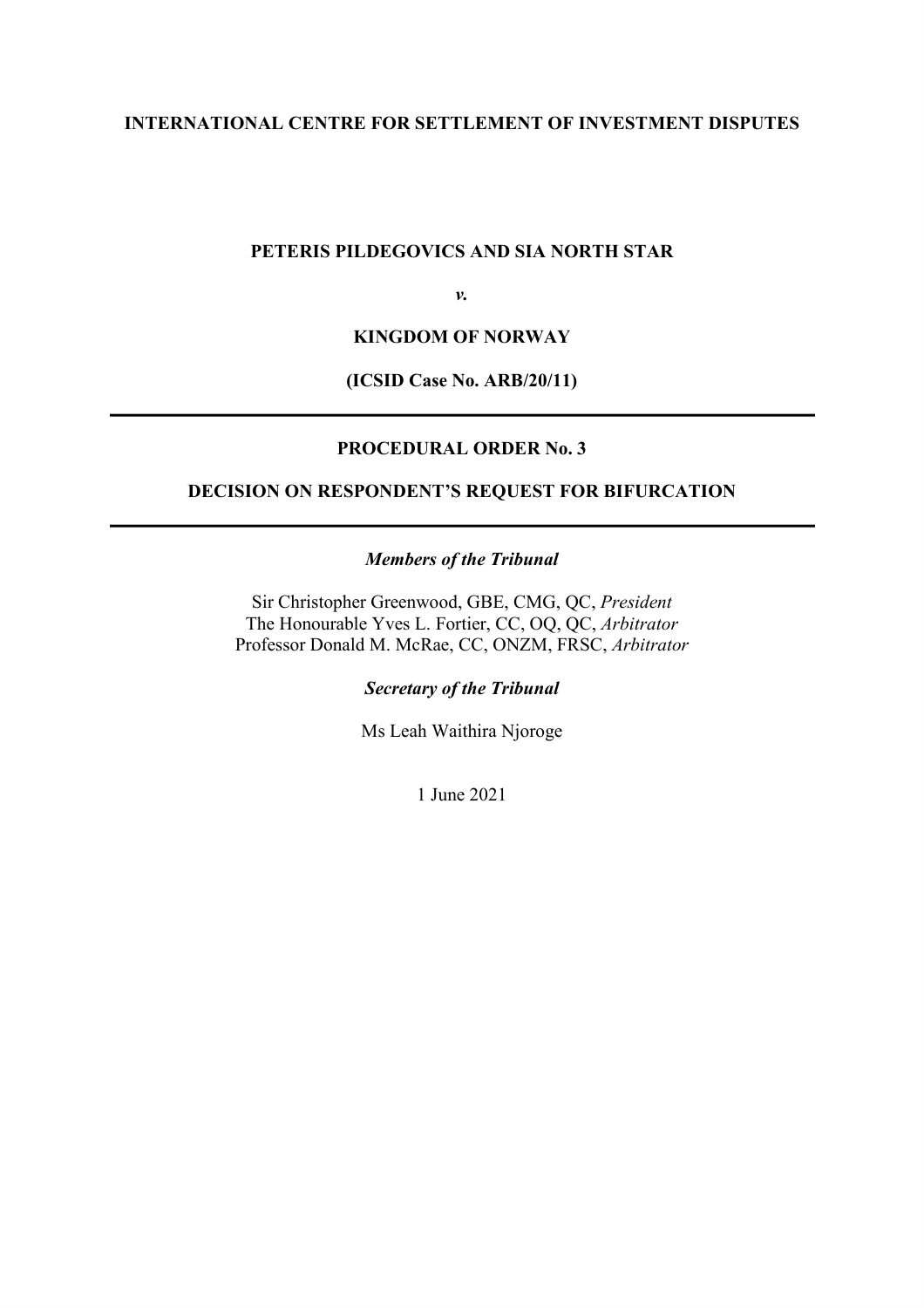## *(1) Background*

- 1. The Tribunal has been asked by the Respondent to order the bifurcation of the proceedings so that jurisdiction and merits would be dealt with in a first phase with quantum reserved, should the Tribunal find that it has jurisdiction and that the Respondent has incurred liability, to a later phase (Request for Bifurcation, 8 April 2021 (the "**Request**")). This Request is opposed by the Claimants (Claimants' Observations on Respondent's Application for Bifurcation, 6 May 2021 (the "**Observations**").
- 2. The Tribunal has already considered, and rejected, a request by the Claimants for bifurcation of the proceedings so as to separate consideration of jurisdiction from that of merits and quantum (Decision of 12 October 2020). The Claimants made that request before the filing of any substantial pleadings other than the Request for Arbitration. Since the Tribunal gave its Decision on the Claimants' request, the Claimants have filed, on 11 March 2021, their Memorial, which addresses issues of jurisdiction, liability and quantum. The Memorial was accompanied by three witness statements and three expert reports.

## *(2) The Respondent's Submissions*

- 3. The Respondent has not requested that jurisdiction be addressed in a separate preliminary phase, although it has made clear that it considers that the Tribunal lacks jurisdiction and that it plans to raise arguments to that effect (Request, para. 2). It is content for the Tribunal to consider jurisdiction and merits in the same phase of the proceedings (Request, para. 3).
- 4. The Respondent argues that the Tribunal has the authority to order this bifurcation in the exercise of its general case-management powers under Article 44 of the ICSID Convention, which reads:

*Any arbitration proceeding shall be conducted in accordance with the provisions of this Section and, except as the parties otherwise agree, in accordance with the Arbitration Rules in effect on the date on which the parties consented to arbitration. If any question of procedure arises which is not covered by this Section or the Arbitration Rules or any rules agreed by the parties, the Tribunal shall decide the question.*

- 5. The Respondent states that it has been unable to reach agreement on bifurcation with the Claimants and therefore invites the Tribunal to use its powers under the final sentence of Article 44.
- 6. According to the Respondent, bifurcation will serve the procedural economy of this case and will, in all likelihood, significantly reduce legal costs. The Respondent comments that "*the case that has been presented by the Claimants is complex and multifaceted, as it involves several stakeholders engaged in a number of different activities of a fundamentally different nature*" (Request, para. 6). The Respondent maintains that the Claimants have not particularised the causative effect of each of the several breaches which they allege on their different investments but instead address causation on the assumption that each and every one of the claimed breaches is established and only discuss the overall effect of their allegations on quantum on the basis of that assumption (Request, para. 7).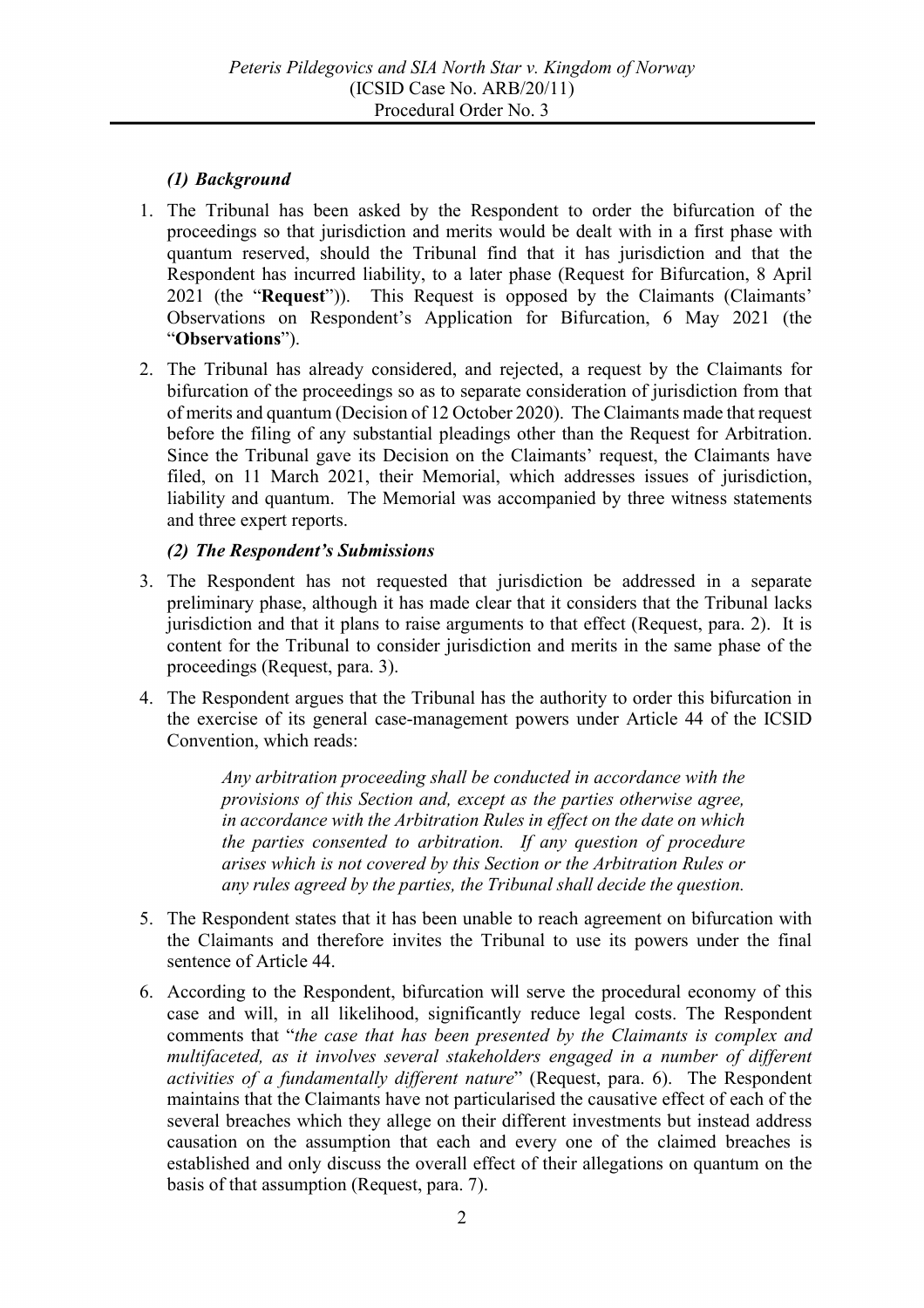- 7. The Respondent contends that "*even if Norway were to be only partially successful at a jurisdiction and merits hearing, large swathes of the Claimants' analysis on quantum would become irrelevant*" (Request, para. 9). If bifurcation were ordered, it would become possible for the quantum pleadings and evidence (if a quantum stage were to be required) to focus on the Tribunal's actual findings of liability (Request, para. 12).
- 8. In these circumstances, the Respondent argues that other ICSID tribunals have ordered bifurcation in order to ensure the economical and effective conduct of the proceedings. It refers to *Lidercón SL v. Republic of Peru* (ICSID Case No. ARB/17/9, **RL-1**), Award of 6 March 2020, para. 25, and *Gran Colombia Gold Corp. v. Republic of Colombia*  (ICSID Case No. ARB/18/23, **RL-2**), Procedural Order No. 3, para. 35.
- 9. The Respondent maintains that the fact that the Claimants are an individual and a small/medium-sized enterprise with limited resources is not relevant since bifurcation would be likely to reduce costs in any event (Request, para. 13).

### *(3) The Claimants' Submissions*

- 10. The Claimants oppose the Respondent's request. They accept that the Tribunal's power to regulate the proceedings under Article 44 of the ICSID Convention extend to ordering bifurcation but argue that the Tribunal should not exercise that power to bifurcate as requested (Observations, para. 4).
- 11. The Claimants maintain that the Tribunal should consider (a) whether bifurcation would reduce the time and cost of the proceeding; (b) whether determination of the bifurcated questions would dispose of all or a substantial part of the proceedings and (c) whether the questions to be bifurcated were so intertwined as to make bifurcation impractical. According to the Claimants, the present request fails on all three grounds (Observations, pars. 5-9).
- 12. The Claimants contend that bifurcation rarely promotes procedural economy and would not do so in the present case, because it would be likely to lengthen the proceedings and increase the costs (Observations, paras. 13-24). Many of the factual assertions pleaded by the Claimants are relevant to both jurisdiction and liability as well as quantum and would therefore have to be relitigated if the proceedings were bifurcated. There were as yet no indications of Norway's defences on the merits or arguments as to jurisdiction, so it was impossible at this stage to ascertain whether they had any prospect of success. That makes it impossible to determine whether bifurcation might offer the chance of reducing the length and cost of the proceedings. The Claimants consider that it would not do so. They reject the Respondent's suggestion that the manner in which the Claimants have pleaded their case on causation and quantum means that bifurcation would favour procedural economy.
- 13. The Claimants also maintain that the issues on jurisdiction and liability are intertwined with those on quantum, so that the absence of full pleadings on quantum would complicate the task of the Tribunal in establishing whether there was jurisdiction and whether the Respondent was liable in respect of all or any of the alleged breaches (observations, paras. 25-32).
- 14. Finally, the Claimants contend that the authorities relied upon by the Respondent are inapposite as *Lidercón* involved a decision to bifurcate after the tribunal had seen pleadings from both parties on all of the issues in question, while *Gran Colombia* was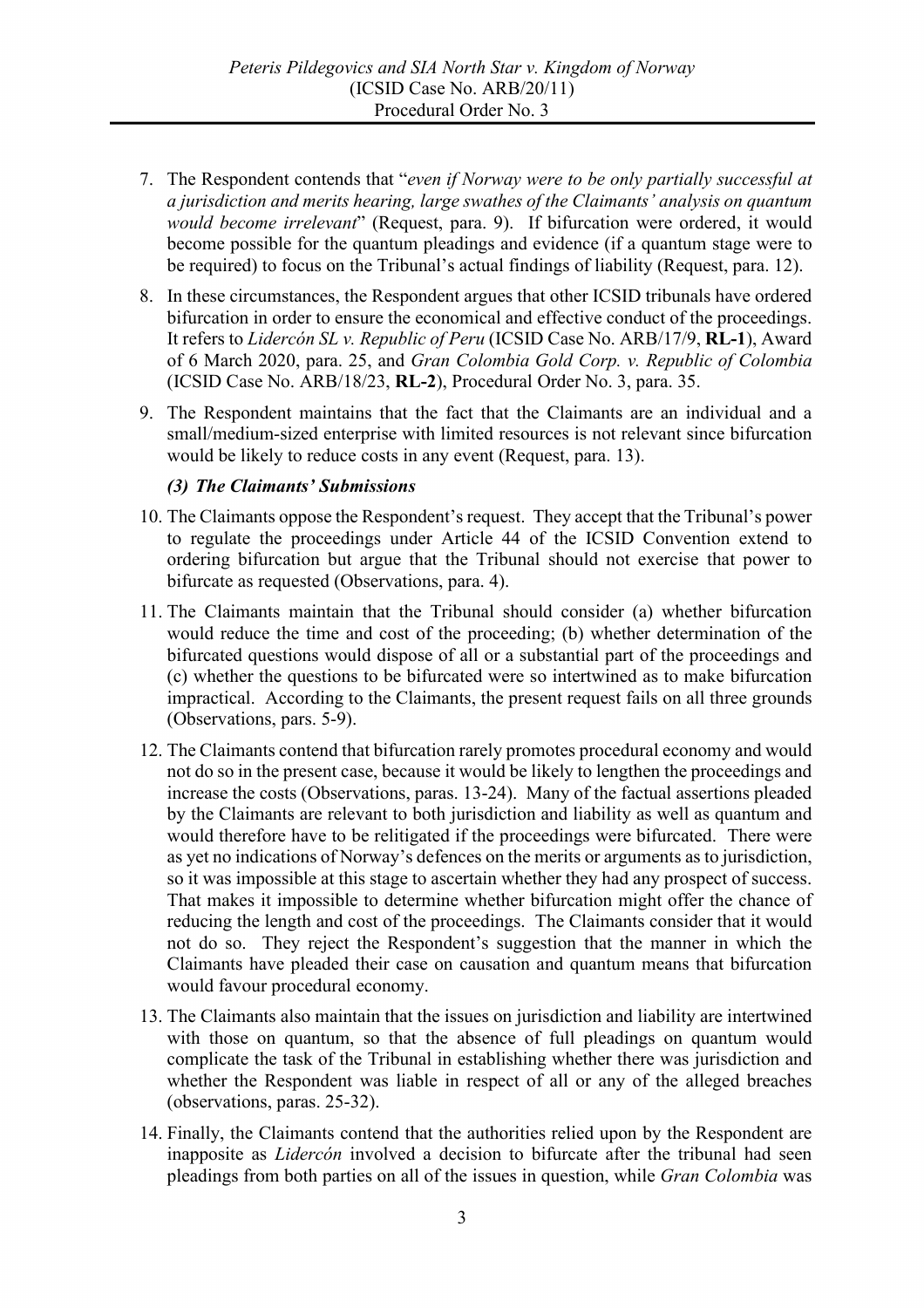a decision to bifurcate in respect of a single well-defined jurisdictional issue (Observations, paras. 33-38). They also maintain that the different resources available to Norway and to the Claimants militate in favour of a decision not to bifurcate (Observations, paras. 39-43).

## *(4) The Analysis of the Tribunal*

- 15. The Tribunal notes that there is no difference between the Parties as to the authority of the Tribunal to order bifurcation if it considers that to do so would benefit the orderly, effective and cost-efficient conduct of the proceedings. The Tribunal agrees that that is so.
- 16. Article 44 of the ICSID Convention gives the Tribunal a wide measure of discretion in regulating the procedure in order to ensure that the proceedings are conducted in an orderly, effective and cost-efficient way but that discretion is not unlimited. The Tribunal agrees with the Claimants that, in exercising its discretion, it should have regard to whether bifurcation would be likely to reduce the length and cost of the proceedings, whether a bifurcated first phase would be likely to dispose of all or a substantial part of the case and whether the issues in the proposed different stages are so intertwined as to be inseparable.
- 17. That is a relatively straightforward task where what is proposed is hiving off jurisdictional issues to a preliminary phase, provided that those jurisdictional issues are sufficiently clearly defined. Tribunals frequently make such an assessment on the basis of either a full pleading on jurisdiction (and/or admissibility) submitted by the respondent or at least a detailed exposition of the jurisdiction (and/or admissibility) issues in the respondent's plea for bifurcation.
- 18. The task in the present case is far more difficult. While the Tribunal has had the benefit of a full statement of the Claimants' case in a Memorial which runs to nearly three hundred pages and which is accompanied by witness statements and expert reports, it has only a five page request from Norway and thus has no precise indication of what Norway's arguments on jurisdiction and liability will be. In these circumstances, the Tribunal cannot form a view as to the prospects of success of those arguments. While it might be true that the pleadings on quantum could be shorter, more focussed and less costly if Norway is successful on some of its arguments and those pleadings could, of course, be wholly avoided if Norway was wholly successful on either jurisdiction or liability, the Tribunal cannot, at this stage, form any realistic assessment of the chances that any or all of those arguments will succeed.
- 19. Nor is it realistic to form a view on whether the quantum issues are so intertwined with those on jurisdiction and liability as to make bifurcation impracticable when the Tribunal has seen only one Party's arguments and evidence.
- 20. Accordingly, the Tribunal rejects the Request for Bifurcation at the present stage. It will be prepared to consider a fresh request from either Party once it has seen the Counter-Memorial.

### *(5) Timetable*

21. Procedural Order No. 1 left open the timetable to be followed in the event that a request for bifurcation was made.